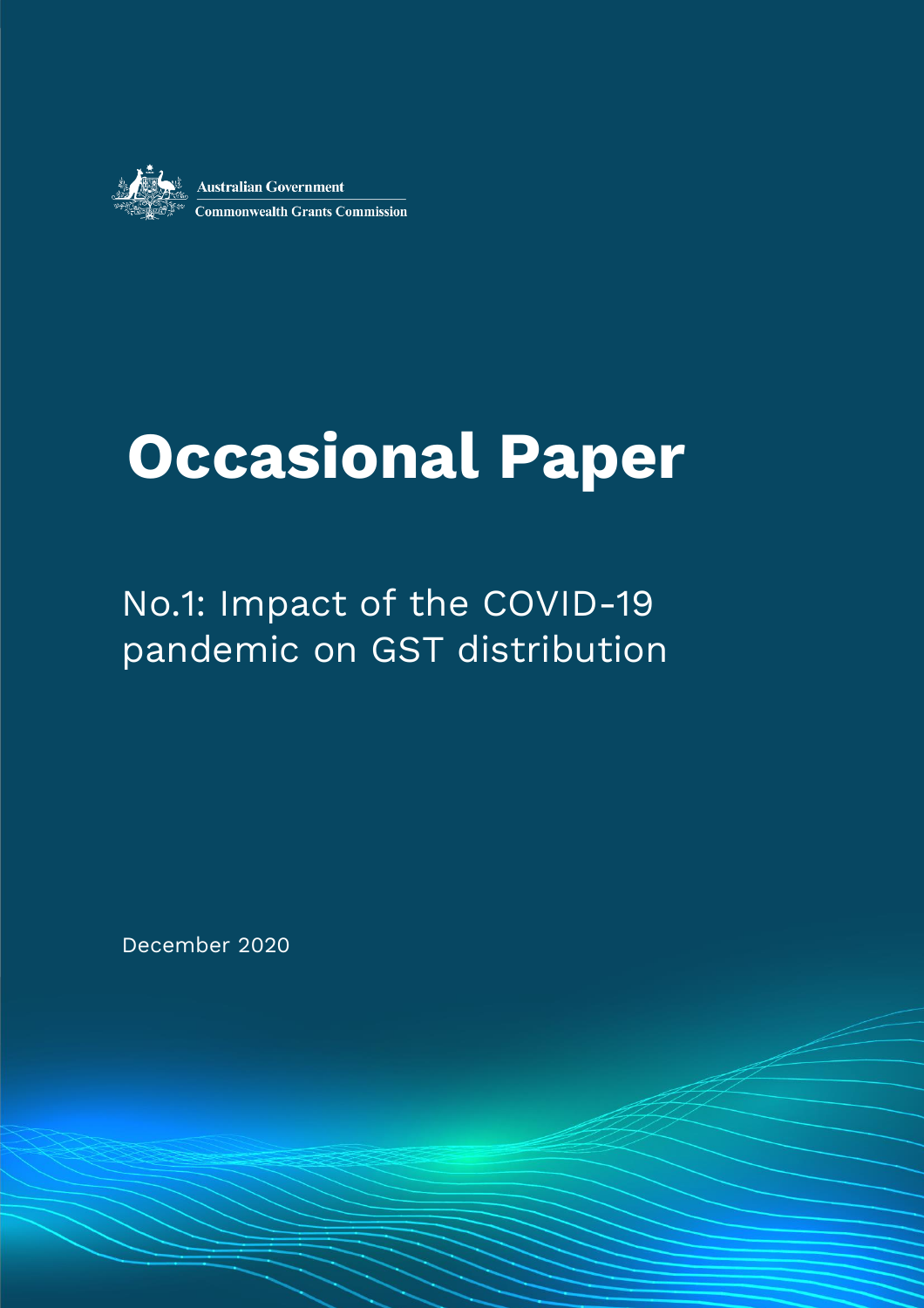#### **Copyright**

© Commonwealth of Australia 2022

With the exception of the Commonwealth Coat of Arms, all material presented in this document is provided under Creative Commons Attribution 4.0 (https://creativecommons.org/licenses/by/4.0/) licence. The details of the relevant licence conditions are available on the Creative Commons website as is the full legal code for CC BY 4.0 International [\(https://creativecommons.org/licenses/by/4.0/legalcode\)](https://creativecommons.org/licenses/by/4.0/legalcode).



#### **Attribution**

The recommended attribution for this document is Commonwealth Grants Commission, Occasional Paper No. 1: Impact of the COVID-19 pandemic on GST distribution.

#### **Contact us**

Inquiries regarding the use of this document should be directed to secretary@cgc.gov.au.

#### **Internet**

A copy of this paper is available on the Commission's website (http://www.cgc.gov.au).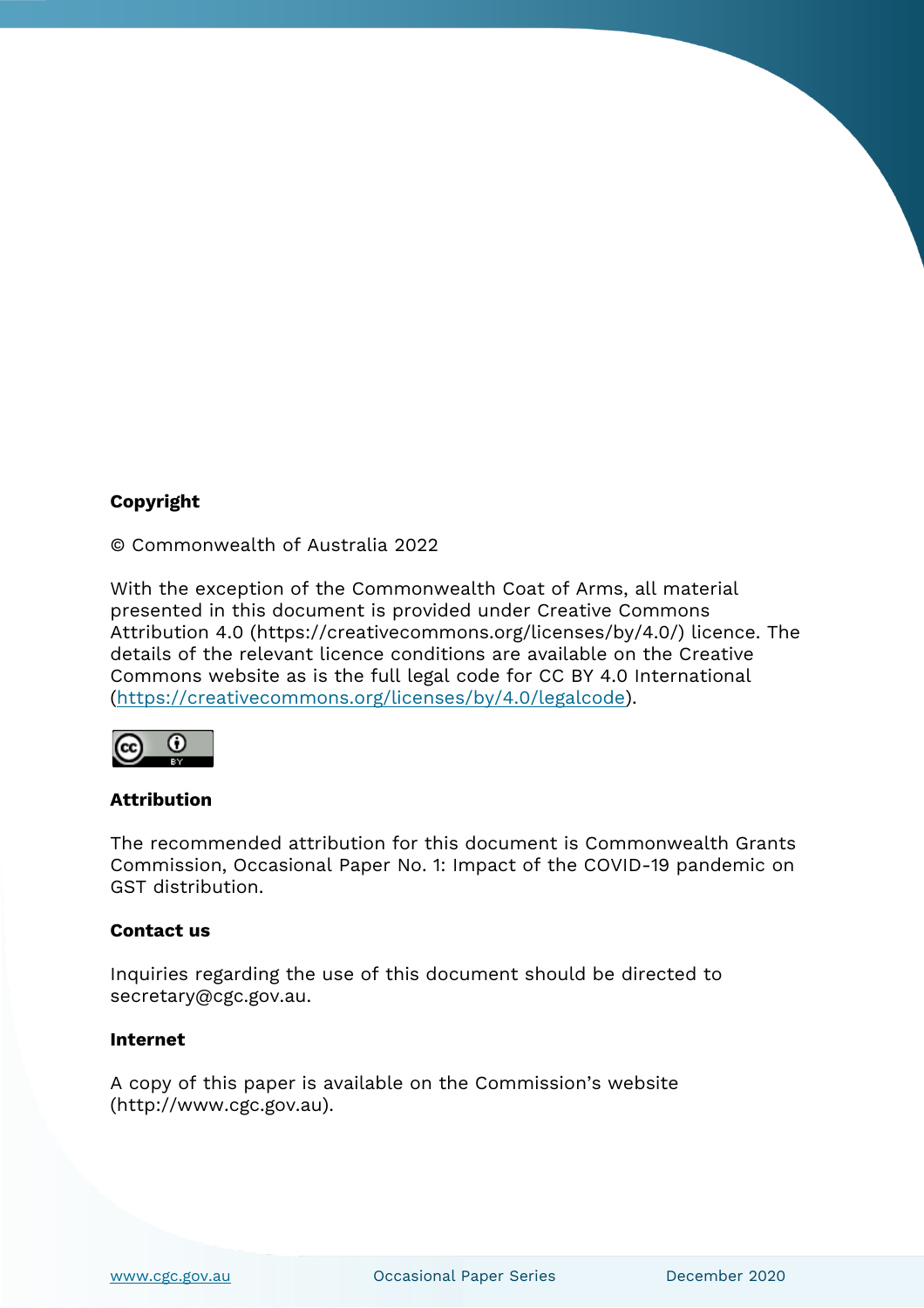## **Summary**

The economic downturn resulting from the COVID-19 pandemic, with significant variation in the economic performance of the states and territories, along with a substantial reduction in the GST pool, may raise issues for the distribution of GST receipts among the states. The issues may include:

- Gaps between assessed and actual fiscal circumstances of the states and, in turn, gaps between a state's GST needs and the GST it receives in a given year. However, any change in the timing of assessments to reduce such gaps may introduce additional volatility in GST distributions.
- Whether a reduction in a state's fiscal capacity as a consequence of the pandemic is in part a consequence of its own policy decisions rather than an event beyond its control. It may, however, be very difficult for the Commonwealth Grants Commission to assess and decide the extent to which this is the case.

### **Introduction**

The COVID-19 pandemic has caused many deaths, stretched health facilities, resulted in volatility in financial markets and led to a significant reduction in economic activity.

The pandemic has had an unprecedented impact on the global economy, with Australia not immune, notwithstanding that it performed relatively better than many economies.

The Australian economy fell by 7% in the June quarter 2020, the largest fall in Gross Domestic Product since quarterly measurement began in 1959. The previous largest quarterly fall was 2% in the June quarter 1974. The economy subsequently grew by 3.3% in the September quarter 2020.

The economic fallout from the pandemic has affected all states and territories (states), though the magnitude of the impact varies.

The decline in state Final Demand in the June quarter 2020 was around 8.5% in New South Wales and Victoria, 8% in Tasmania, just over 6% in Queensland, South Australia and Western Australia, a 5% decline in the Northern Territory and just under 2% in the Australian Capital Territory.

In the September quarter, state Final Demand grew strongly in most states. With a longer lockdown in Victoria from July 2020, while other states progressively opened, its economic activity continued to decline in the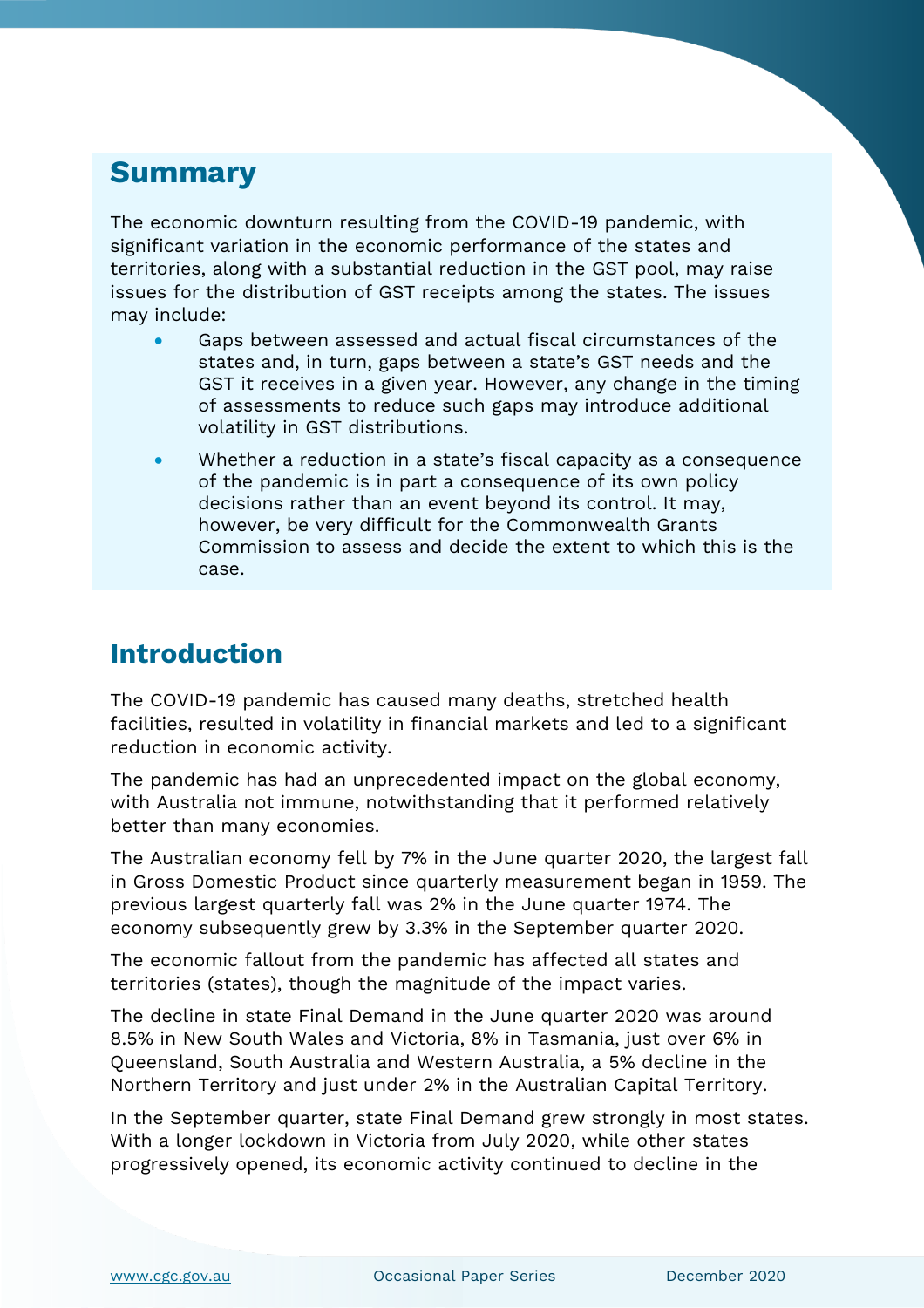September quarter, although at a much slower rate than in the June quarter.

The combination of an unprecedented and sudden negative economic shock and the prospect of significant variation in the economic performance of states may raise issues regarding the distribution of the GST pool which is undertaken in Australia consistent with horizontal fiscal equalisation.

This paper provides an overview of some of the possible implications of the pandemic for state GST distributions. It starts by providing context on the objectives of equalisation and how the system works, then discusses, in general terms, the channels through which an economic shock can affect equalisation. The paper then explores lessons from past events, including the global financial crisis (GFC), natural disasters and mining booms before canvassing the COVID-19 pandemic. The final section outlines the process for considering changes to the GST distribution.

## **Objectives of fiscal equalisation and how it works**

The Commonwealth Grants Commission (Commission) provides recommendations to the Commonwealth Treasurer for the distribution of the national pool of GST revenue among the states in a way that achieves horizontal fiscal equalisation.<sup>1</sup>

Underlying fiscal equalisation is the notion that Australians should have the potential to access a similar level of state services while facing a comparable state tax burden regardless of where they live. This is achieved by distributing the GST pool to equalise the fiscal capacities of states. The objective of horizontal fiscal equalisation in Australia is comparable to the aim of equalisation in other federations.

The Commission expresses recommendations for the distribution of the GST pool in terms of state relativities.

A state's relativity expresses the per capita GST grant it should receive to equalise fiscal capacities, as a proportion of the per capita grant it would receive if the pool were distributed on an equal per capita basis. It is not the proportion of each dollar contributed by a state that is returned to the state through equalisation, as sometimes claimed.<sup>2</sup>

Box 1 below provides a summary of how the Commission assesses the fiscal capacity of the states in order to calculate their GST needs consistent with fiscal equalisation.

<sup>&</sup>lt;sup>1</sup> The Commission is subject to the framework set up by the Commonwealth in consultation with the states.

 $^2\,$  It is not possible to calculate this proportion as there is no official data on GST collections by state. As well, many companies reporting GST liabilities headquarter in one state but operate in many jurisdictions.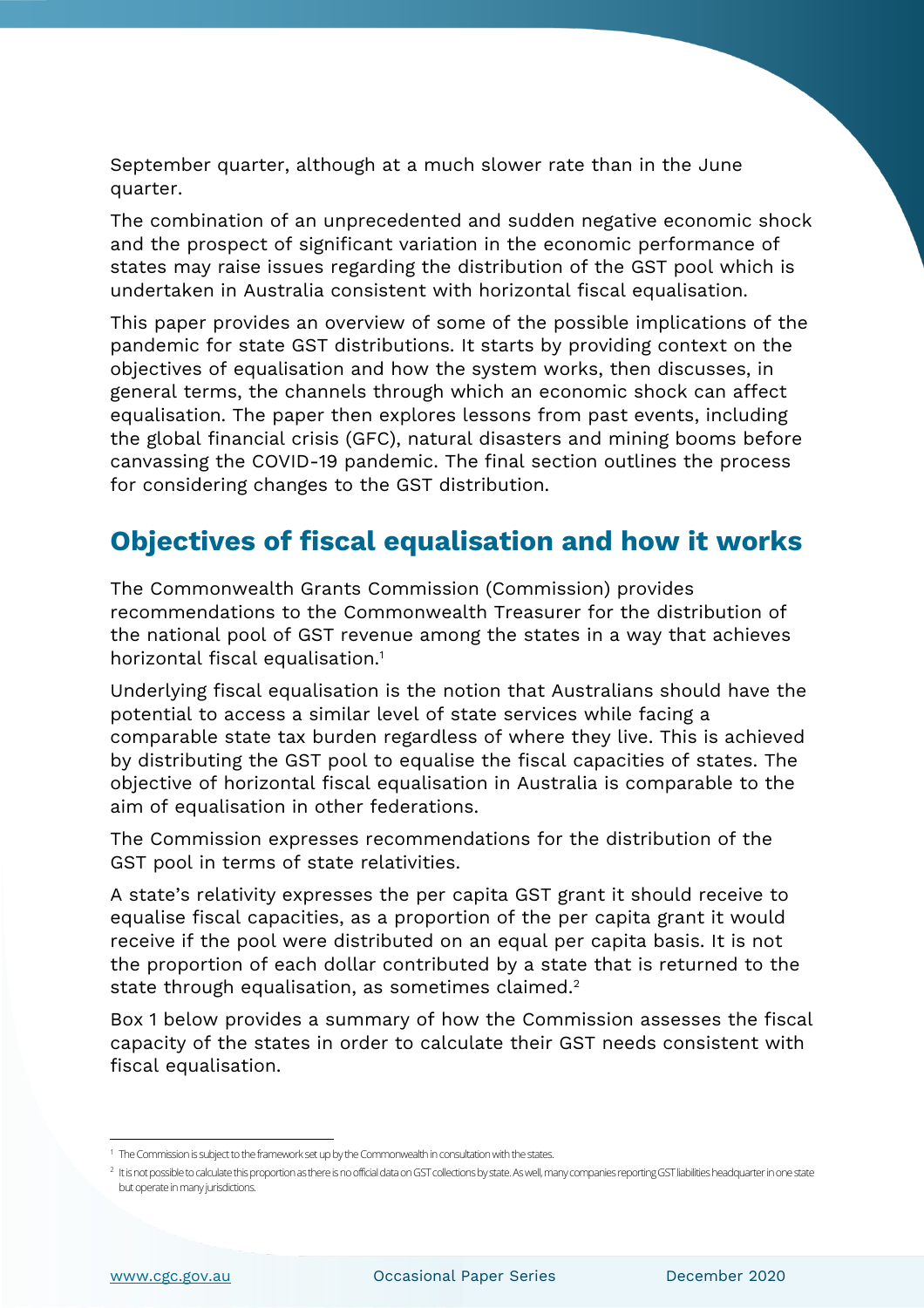In particular, the Commission assesses the extent there are circumstances outside the control of a state that affect its capacity to raise revenue with the same effort of all states and/or the amount a state has to spend to deliver the average level of services provided by all states.

The Commonwealth Treasurer determines the scope and timing of reviews by the Commission, in consultation with the states, of the methods it applies to assess the fiscal capacities of the states and their GST needs.

The Commission assesses states' GST needs based on the average spending and revenue policies of all states. It makes no judgements about what state spending and revenue policies should be but bases its assessments on 'what states do'. The averages vary over time due to underlying changes in state policies.<sup>3</sup>

The Commission also aims to ensure that its assessment of the GST needs of the states is policy neutral and is not affected by or influences individual state policy choices. With assessments of fiscal capacity based on the weighted average policy of all states, in theory an individual state's policy choices can have an impact on the average policy of all states and hence relativities.

Overall, however, an individual state's policy choices will only have a small impact on the average policy of all states. The exception is if a state dominates a particular revenue base, as in mining. In such a situation, the taxes or royalties the state imposes will materially influence the average tax rate and hence relativities.<sup>4</sup>

Since 2010, assessments of state fiscal capacities in a given application year have been based on an unweighted average of relativities for the three years immediately preceding that year. In large part this is to ensure that the most reliable data is used. Consequently, there is a lag between the assessment of states' fiscal capacities and the distribution of GST revenue in an application year.

For example, the Commission's recommendation for the distribution of GST in 2019–20 is based on the assessment of states' fiscal capacities and relativities averaged over the years 2015–16, 2016–17 and 2017–18. By using the most robust and reliable data available, the Commission avoids subsequent large-scale adjustments for data revisions. An additional advantage of using 3-year averaging for state budgeting is that volatility in the GST distributions is smoothed over time. states have consistently argued that this is helpful to them in terms of budgetary planning.

<sup>&</sup>lt;sup>3</sup> The use of weighted averages means that states with larger shares of the national population, such as Victoria and New South Wales, have a bigger influence on the averages (benchmarks) that states are compared against to determine fiscal capacities.

<sup>4</sup> Commonwealth Grants Commission (2018), *Improving the Policy Neutrality of the Mining Revenue Assessment*, Staff Discussion Paper, 2020 Review [https://www.cgc.gov.au/sites/default/files/improving\\_the\\_policy\\_neutrality\\_of\\_the\\_mining\\_revenue\\_assessment.pdf?acsf\\_files\\_redirect.](https://www.cgc.gov.au/sites/default/files/improving_the_policy_neutrality_of_the_mining_revenue_assessment.pdf?acsf_files_redirect)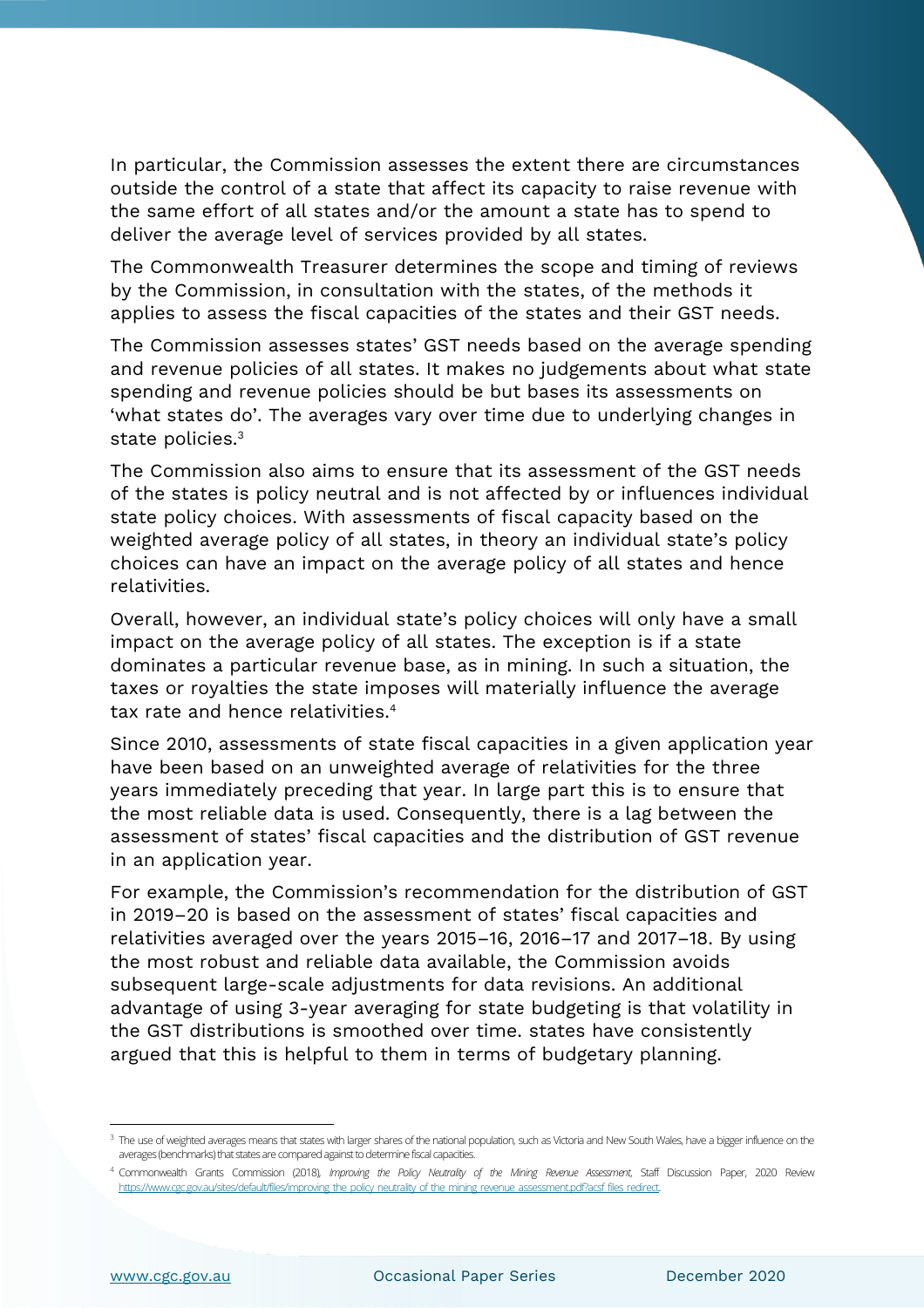#### **Box 1: How the Commission assesses state GST needs in line with horizontal fiscal equalisation**

To appreciate how an event such as the pandemic might affect horizontal fiscal equalisation (that is, equalisation horizontally across all states), it is necessary to understand how equalisation works. It can be explained in terms of the 'steps' the Commission goes through to calculate a state's relativity. These steps are described sequentially below but in fact the Commission undertakes them all at the same time. They make up the moving parts of the fiscal equalisation system.

An important step is to estimate each state's assessed expenditure. This is the total amount a state needs to spend on recurrent programmes and infrastructure in order to achieve an all-state average level of service provision. A state's assessed expenditure can be above or below this average, in per capita terms, because of costs arising from economic, social, demographic and other characteristics of the state beyond its control. A state's assessed spending is to be distinguished from its actual spending.

The Commission also calculates each state's assessed own-source revenue. To derive this, it calculates, for each state tax base, a weighted average tax rate across all states. The Commission then applies this average rate to each base in a state to estimate the revenue it could raise from that base if it makes the average tax effort. Summed across bases this yields a state's total assessed own-source revenue. This is the total revenue it could raise from its own tax bases with an average tax effort. This too is to be distinguished from its actual revenue.

The final step is to estimate using an analogous approach a state's assessed net borrowing. This is the amount it can borrow at average effort taking account of factors beyond its control.

Once these elements are constructed the Commission adds together each state's assessed revenue, assessed net borrowing and other non-quarantined grants it receives from the Commonwealth. This sum is deducted from the state's assessed expenditure to derive its GST *requirement*. This is the funding a state requires from the GST pool to give it the fiscal capacity to provide the average level of service provision while making the average tax effort.

If each state receives its GST requirement fiscal capacities will be equalised. The equalisation process also raises the fiscal capacities of all states as the GST distribution process is a revenue sharing arrangement. For this reason, GST requirements are positive for all states.

A state's relativity is simply its GST requirement per capita as a proportion of the per capita amount it would receive if the GST pool were allocated on an equal per capita basis. If a state's relativity exceeds one this means that to fund its assessed expenditure it requires more than its equal per capita allocation from the GST pool. Similarly, a relativity of less than one implies that a state requires less than its per capita allocation from the GST pool to fund its assessed expenditure. A relativity of one implies that a state only requires its equal per capita share of the GST pool in order to achieve horizontal fiscal equalisation.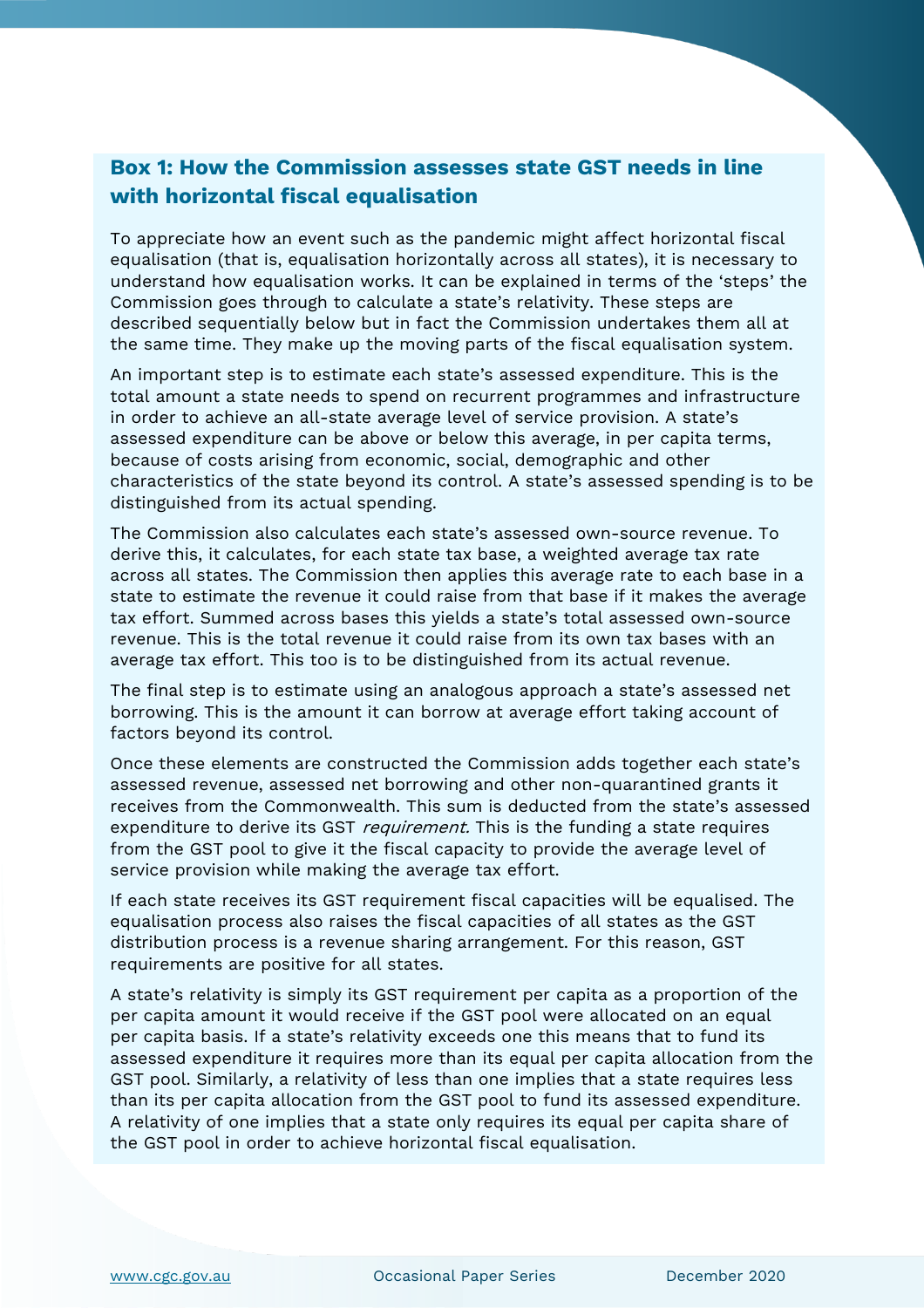## **How economic shocks can affect fiscal equalisation**

Generally, economic shocks can affect efforts to achieve fiscal equalisation by changing the size of the GST pool and altering average state revenue and expenditure policies (what states do). They can also have implications for policy neutrality, the timeliness of assessments of fiscal capacity and the volatility of GST distributions.

#### **Size of the GST pool**

An economic event that reduces economic activity can reduce the size of the GST pool. If the impact on the pool is sufficiently large it is conceivable that the funds available would be insufficient to raise and equalise fiscal capacities. It is not expected that this will happen as a result of the pandemic.

The 2020–21 Budget reported that since the 2019–20 Mid-Year Economic and Fiscal Outlook (MYEFO), GST receipts have been revised down \$7.8 billion in 2020–21 and by \$21.2 billion in the four years to 2023–24.

An overall decline in GST receipts will not of itself change the relative distribution of the pool between the states. However, state relativities will be applied to a smaller GST pool so the extent to which horizontal fiscal equalisation raises the fiscal capacity of all states will be diminished even if the achievement of equalisation is still possible.

#### **What states do**

The Commission's assessments of what states do may change if the impact of an economic shock varies across states and this leads to different policy responses. The concept of average or common policy may be stretched. There may also be changes in Commonwealth-state responsibilities.

#### **Policy neutrality**

Variations in the impact of a shock on the economic performance of the states may reflect the different circumstances of each state rather than policy differences.

Individual state policy choices should not have a significant impact on GST distributions. However, if the magnitude of the impact of a shock on the economic circumstances facing a state reflected the policy choices of that state, there may be a case for this to be taken into account in determining GST distributions, although this may be challenging.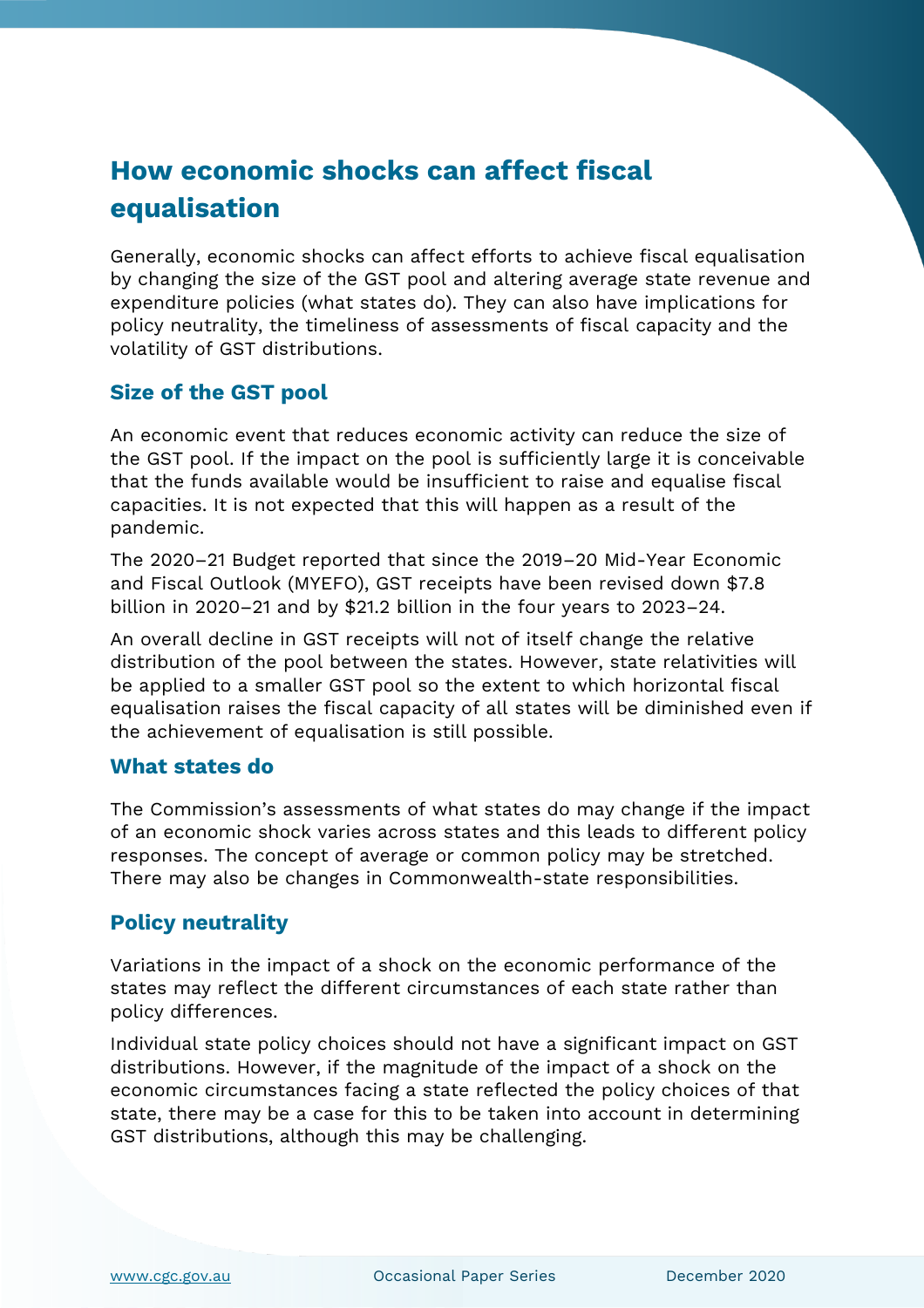#### **Timeliness of assessments of fiscal capacity (contemporaneity)**

The lag between the assessment of a state's fiscal capacity and the distribution of GST revenue can result in a gap between a state's actual fiscal circumstances in a year and the GST distribution it receives in that year.

The lag between the assessment of fiscal capacity and states' economic circumstances can amplify the volatility of a state's finances as a result of a sudden shock. For example, in the case of a state experiencing a more pronounced negative economic shock than other states, it would receive less GST than it is assessed to need as its fiscal capacity deteriorates, and more GST than it is assessed to require as its economy recovers. It is the reverse impact for states less affected by the shock. However, the 3-year average assessment of fiscal capacities reduces the volatility in GST revenue for the states that are unaffected or less affected by the economic event. The result could be termed a 'swings and roundabouts' approach to matching states' GST shares with their fiscal capacities.

## **How previous economic shocks have affected fiscal equalisation**

Australia's fiscal equalisation arrangements have responded to three recent economic shocks.

#### **Global financial crisis**

While the GFC resulted in many major economies experiencing their deepest recessions since the Great Depression in the 1930s, the Australian economy did not experience a large economic downturn or a major financial crisis. Australia did not go into recession, although the pace of economic growth did slow significantly, the unemployment rate rose sharply and there was a period of heightened uncertainty.

The negative effect of the GFC did reduce consumer expenditure and resulted in a 4% decline in GST receipts in 2008–09, although receipts increased by 9.2% in 2009–10.

The impact of the GFC was broadly uniform across state economies. The most significant influence on states' GST relativities in the wake of the GFC was the mining boom which significantly increased the fiscal capacity of Western Australia (discussed below).

It is fair to say that though the GFC was a significant world economic event it did not have major implications for horizontal fiscal equalisation in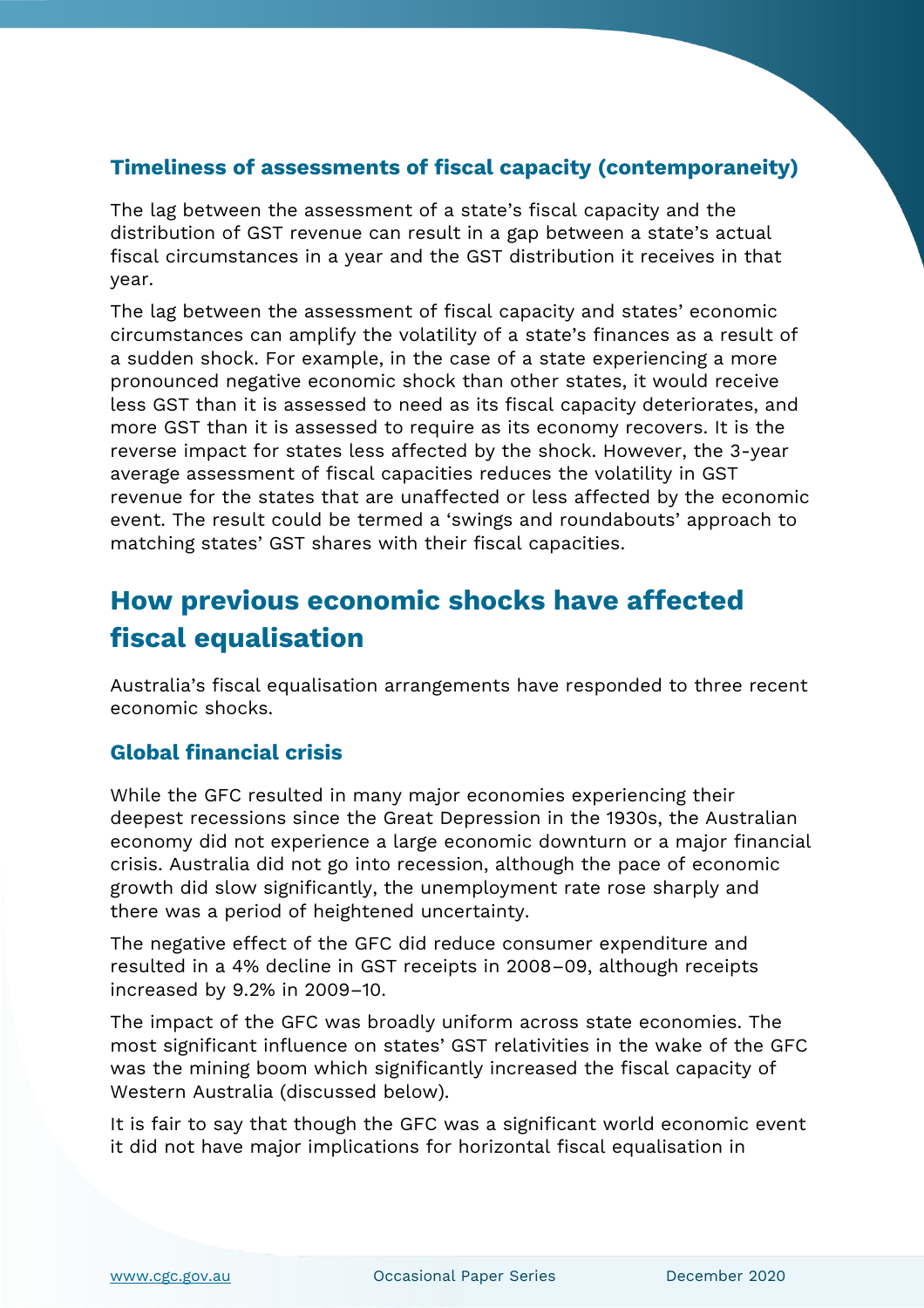Australia, largely because there was not a significantly differential impact on states' economies and hence their relative fiscal capacities.

#### **Natural disasters**

States can be significantly affected by natural disasters. Between 2009 and 2014, Queensland experienced a succession of tropical cyclones that adversely affected its revenue raising capacity (destruction of infrastructure and facilities) and increased its assessed expenditure (replacing and repairing infrastructure and spending on emergency services).

Some of the expenditure repairing infrastructure was funded by Commonwealth grants that were quarantined from assessments of GST relativities. Similarly, other states were adversely affected by bushfires in the summer of 2019–20.

The Commission assesses natural disaster expenses based on actual state net expenses under the Disaster Recovery Funding Arrangements (this is a joint Commonwealth-state cost sharing arrangement designed to alleviate the fiscal burden on states from a natural disaster).

While there are some policy differences in state natural disaster expenditure, spending under the Disaster Recovery Funding Arrangement is considered the best available proxy of a policy neutral indicator of need.

The result is that the GST requirement and relativity of a state experiencing a natural disaster are adjusted upwards primarily because its assessed expenditure increases while assessed own-source revenue may fall.

Part of the increase in spending and fall in tax receipts as a result of the disaster is effectively shared across other states through a reduction in their GST shares.

As natural disasters are usually focussed in specific states and are staggered through time, they have so far not had a major impact on relativities.

#### **The mining boom**

Successive mining booms have had more substantial impacts on fiscal equalisation. After 10 years of strong growth in mining construction, Western Australia's actual revenue from mining royalties peaked in 2013– 14 and declined for a number of years thereafter.<sup>5</sup> The fiscal consequences of this boom flowed through the equalisation process.

<sup>&</sup>lt;sup>5</sup> Western Australia's actual revenue from mining royalties peaked in 2013-14. Revenues subsequently came off this peak for a number of years, before surpassing it in 2018–19 and going higher again in 2019–20.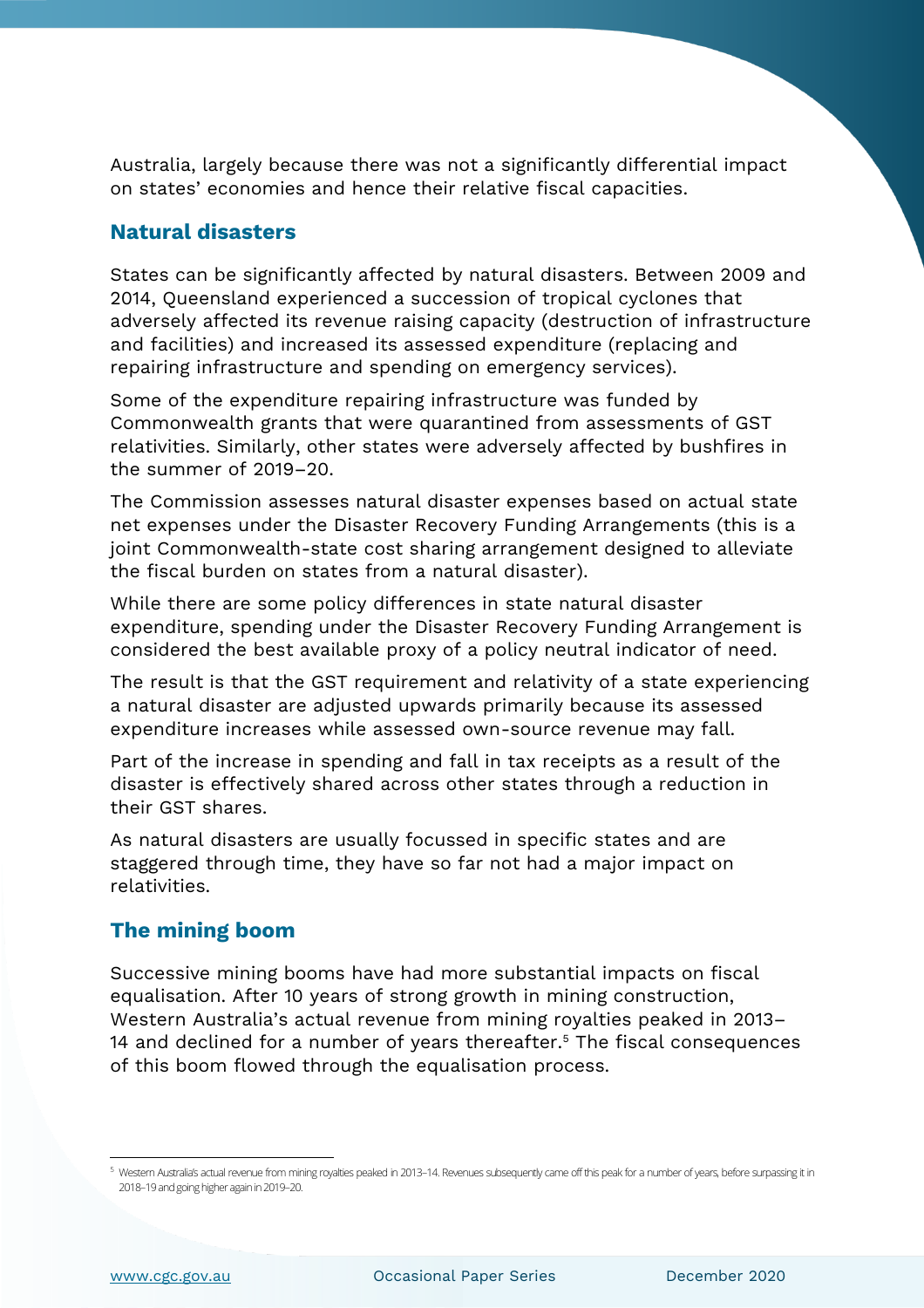This experience offers lessons pertinent to the pandemic. During the upturn phase of the mining boom gaps opened between states' actual fiscal circumstances in an application year and what they were assessed to be.

For Western Australia, assessed own-source revenue in each application year during the upturn was substantially less than its actual own-source revenue. As a result, Western Australia's GST requirement exceeded by a considerable margin what it would have been if fiscal equalisation had been more contemporaneous.<sup>6</sup>

Conversely, the assessed revenues of the other states were larger than if fiscal equalisation had been more contemporaneous, implying smaller GST requirements than otherwise (though this effect was spread across seven states, so it was not particularly noticeable for any one jurisdiction).

In the downward phase, the opposite happened. Again, this was most acute for the boom state. The Commission assessed Western Australia's ownsource revenue in each application year to be greater than its actual revenue.<sup>7</sup>

As a result, GST requirements calculated during the downturn for Western Australia were less than under a more contemporaneous process. All the other states were assessed to have GST requirements exceeding what they would have been under a more contemporaneous approach.

The result was that horizontal fiscal equalisation over-equalised the boom state in the upturn (under-equalising the other states) and under-equalised it on the downturn (over-equalising the other states).

This is a consequence of using a 3-year lagged moving average to smooth the fiscal effects of an economic shock on the relativities and GST payments.

Assessments closer to the application year would have reduced the lag between the assessment of fiscal capacity and GST payments at the cost of greater volatility in relativities.

The outcome here is that using a 3-year moving average to smooth volatility in GST relativities may result in gaps between assessed and actual circumstances before the smoothed series catches up with actual data but this can be viewed as a matter of swings and roundabouts. It can be argued that the appropriate degree of fiscal equalisation is achieved over time.

Of course, the presence of such gaps during the downturn and upturn of a cycle can lead to criticism of the equalisation process, as proved to be the case during the mining boom.

<sup>6</sup> Contemporaneous refers to calculating assessed revenue and expenditures in an application year by using the data from the immediately preceding year. Strictly speaking this is not fully contemporaneous but is as close as can realistically be achieved without resorting to forecasts of the application year.

<sup>7</sup> This occurred over a 3-year period, from 2015–16 to 2017–18 (the period for which the 2013–14 peak royalty year was included inthe assessments).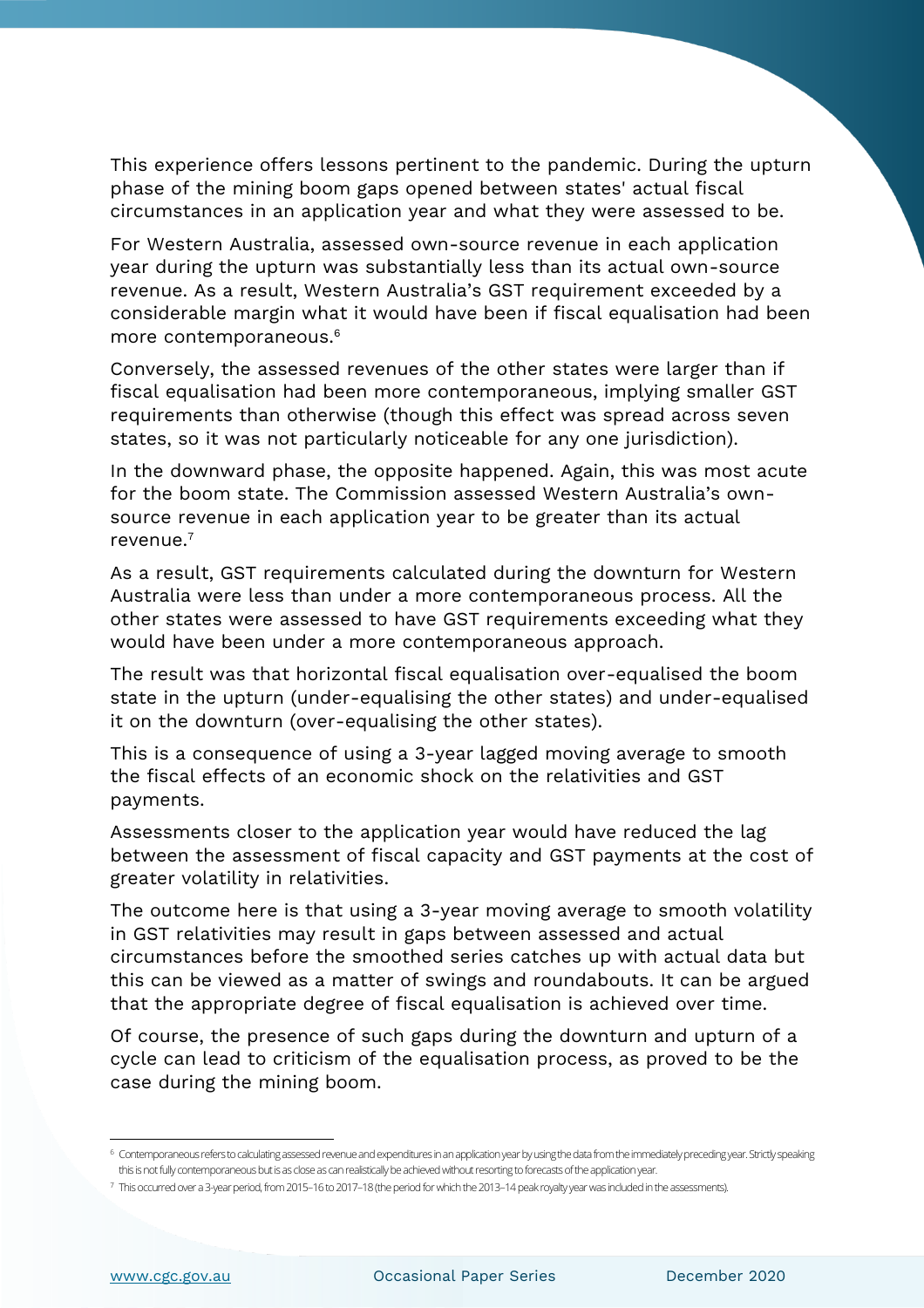During this period, the Commission deemed that Western Australia followed the average economic development policies of all states. The implication is that all its actual mining revenues were equalised. While this was considered the appropriate approach, there was also the practical difficulty of sorting out policy influences in the successive mining booms relative to the fact that mineral deposits are located in particular states, and this is beyond a state's control.

The position taken by the Commission was that the mining boom was an external shock and Western Australia followed average policy.

## **The COVID-19 pandemic**

The economic consequences of the pandemic have been sudden and of a much larger scale than previous economic shocks experienced this century.

It has had an immediate and significant impact across all states on both their expenditure needs and revenue sources. However, the negative economic impact on some states may be significantly larger than others.

In terms of expenses, states have announced new spending initiatives in response to the pandemic in all expense categories, particularly on health and assistance to industry.

On health expenditure, the National Cabinet developed the National Partnership on COVID-19 Response, where the Commonwealth funds 50% of COVID-19 related allowable hospital and public health expenditure by the states.

On the revenue side, the pandemic has resulted in a recession in all states, although the length and severity are likely to vary across states.

For example, the impact of the pandemic on Western Australia was mitigated with mining output largely unaffected and iron ore prices remaining strong. In contrast, the extended lock down in Victoria is likely to result in a significant and longer decline in its fiscal capacity compared to other states. Currently jobs growth is recovering strongly in all states but Victoria.

It is likely that horizontal fiscal equalisation will confront the same issues related to contemporaneity, volatility and policy neutrality as were faced in the mining boom.

The pandemic will cause volatility, and the continuation of the lag between the assessment of a state's fiscal capacity and the distribution of GST revenue will likely result in gaps between assessed and actual fiscal circumstances in the downturn as well as the upturn.

This time on the downturn of the cycle — and for states that experience a large and quick deterioration in their actual fiscal circumstances relative to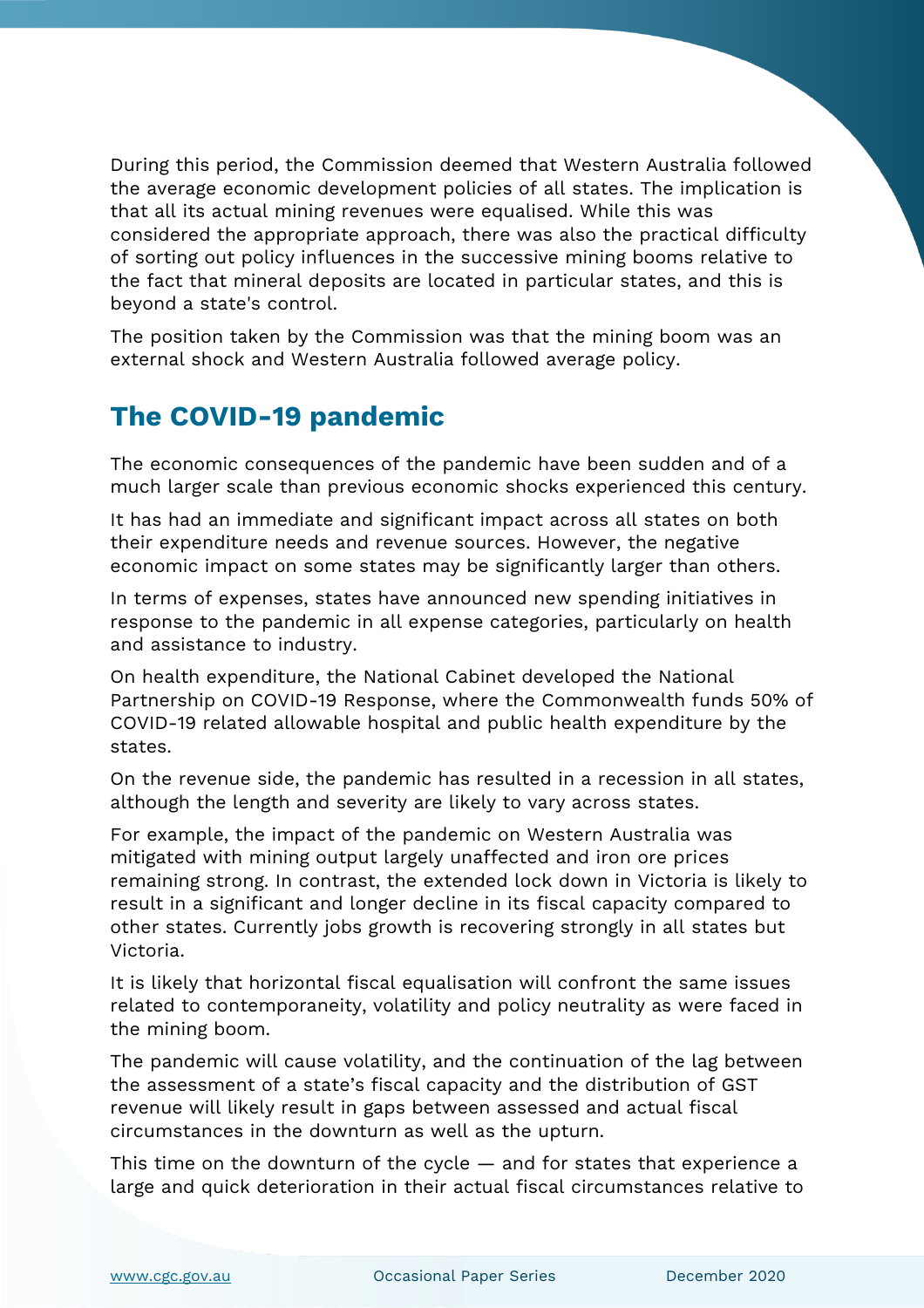other states — the gap between their GST requirement under a more contemporaneous approach and what the Commission assesses it to be with lagged averaging for any particular application year, may be significant.

As noted previously, the Commission has a 'swings and roundabouts' approach to the impact of an economic shock on GST distributions. Alternatively, the assessments of fiscal capacities could be more contemporaneous to what is occurring in each application year, although this would introduce more volatility to the relativities for GST distribution. Based on prior feedback to the Commission, states dislike volatility in relativities as this makes their budget planning more difficult.

States facing difficult budget pressures resulting from an economic downturn from the pandemic are likely to emphasise the need for more contemporaneous assessments. Others are likely to continue to emphasise the importance of limiting volatility in the fiscal equalisation process and support the current 3-year lagged assessment method.

A further issue is whether, and to what extent, any decline in a state's relative fiscal position during the pandemic arises from divergences from average policy versus circumstances beyond its control.

To the extent that it is a result of differences from the average policy adopted by all states in response to the pandemic, such a decline is not compensable under the fiscal equalisation process on policy neutrality grounds. As noted above, for the successive mining booms, the Commission was of the view that Western Australia adopted average economic development policies and so all its mining royalties were equalised.

In theory, under equalisation arrangements, only external influences on fiscal capacities outside the control of the states should be compensable.

Fiscal equalisation can be viewed as a risk sharing or self-insurance mechanism between the states which insures any individual jurisdiction against the uncertainty from an adverse event beyond its control (e.g. cyclones in Queensland or fires in New South Wales and Victoria). As noted previously, this is how the system operates for exogenous natural disasters. The burden of the negative external event is shared across the national tax base through horizontal fiscal equalisation rather than being borne solely by the taxpayers of the affected jurisdiction.

Nevertheless, the costs of damage from a natural disaster are not entirely beyond a state's control as they can be reduced through mitigation initiatives. Yet the incentive to implement mitigation policies may be reduced because the costs from the natural disaster are shared through horizontal fiscal equalisation.

In the case of the pandemic, if the adverse economic impact that a state's experience is in part due to its divergence from average state pandemic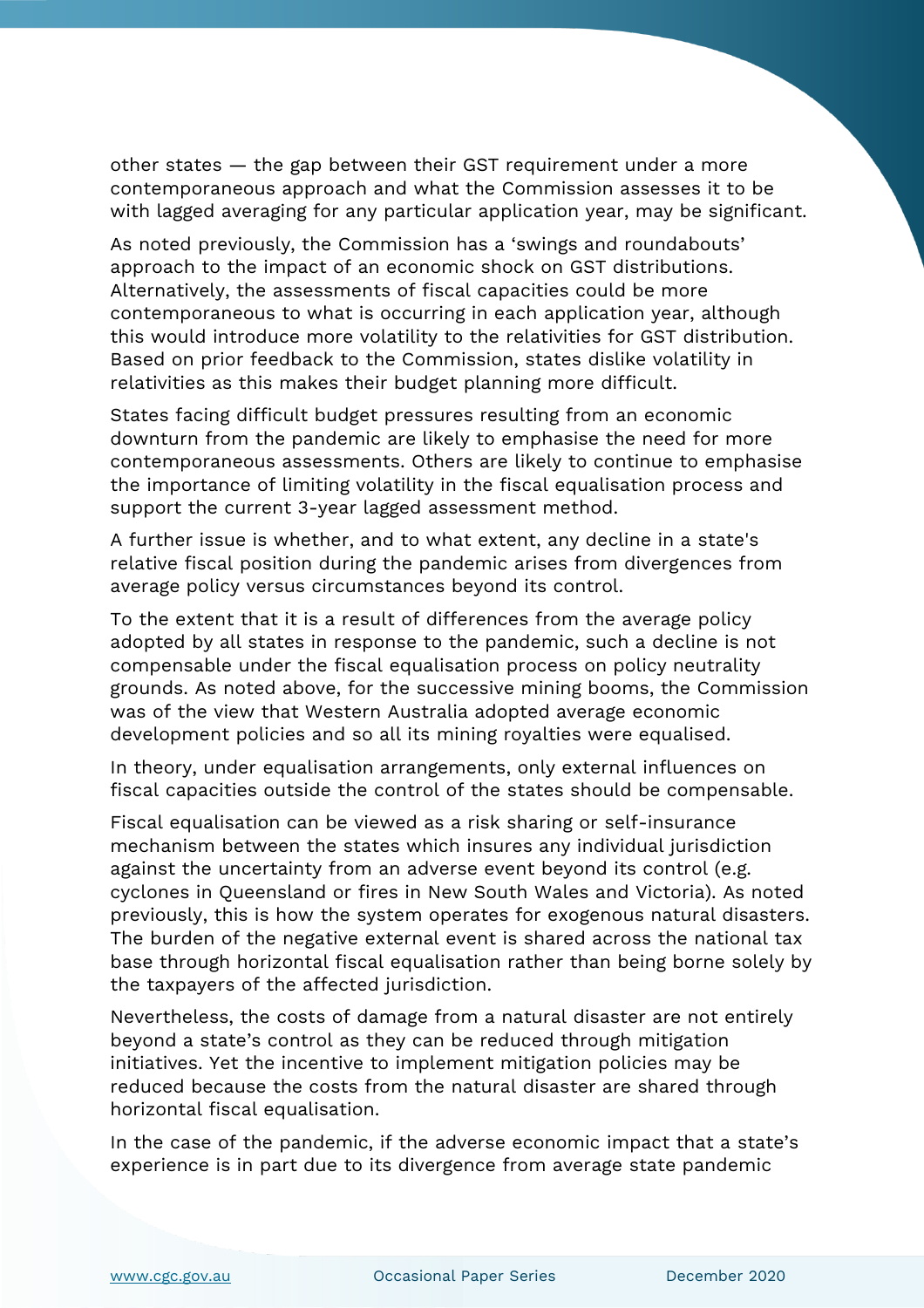policies, there could be a moral hazard issue if that state is compensated for what might be viewed as policy choices.

The question that could be raised is: why should the other states insure one jurisdiction against its policy choices? But it may be very difficult for the Commission to assess and decide how much of one state's misfortune during the pandemic is due to its own policy decisions. Just as in the mining boom, it may prove technically impossible to disentangle differential policy from observed outcomes and the Commission may be compelled to treat all states as having pursued average policies during the pandemic.

The pandemic may also have implications for the new GST distribution arrangements enacted in 2018 (see Box 2). Under the new arrangements, the Commonwealth will now explicitly share with the states the risk and uncertainty in the horizontal fiscal equalisation system arising from external shocks.

#### **Box 2: Legislated changes to the GST distribution**

Changes to GST distribution were enacted in the Treasury Laws Amendment (Making Sure Every state and Territory Gets Their Fair Share of GST) Act 2018. The new arrangements involve:

- Introducing a minimum GST relativity (relativity floor), with an initial floor of 0.7 introduced for 2022–23 and increasing to 0.75 from 2024–25. This is a floor through which a state's GST relativity cannot fall.
- From 2021–22, permanently boosting the GST revenue pool with additional Commonwealth financial assistance.
- Transitioning horizontal fiscal equalisation from a system based on the fiscal capacity of the strongest state to one based on the fiscal capacity of the stronger of New South Wales or Victoria.
- Providing additional financial assistance to any state to ensure that each receives total grants at least as much as it would have received had the new legislation not been enacted – a 'no worse off provision'.

## **How the Commission may consider changes to the GST distribution as a result of the COVID-19 pandemic**

Under current arrangements, the Commission reviews, generally every five years, its methods to derive per capita relativities for distributing GST among the states. The scope of the review, along with its timing, is established by the Commonwealth Treasurer.

The Commission completed its last five-year review in February 2020, before the economic fallout from the pandemic was evident.